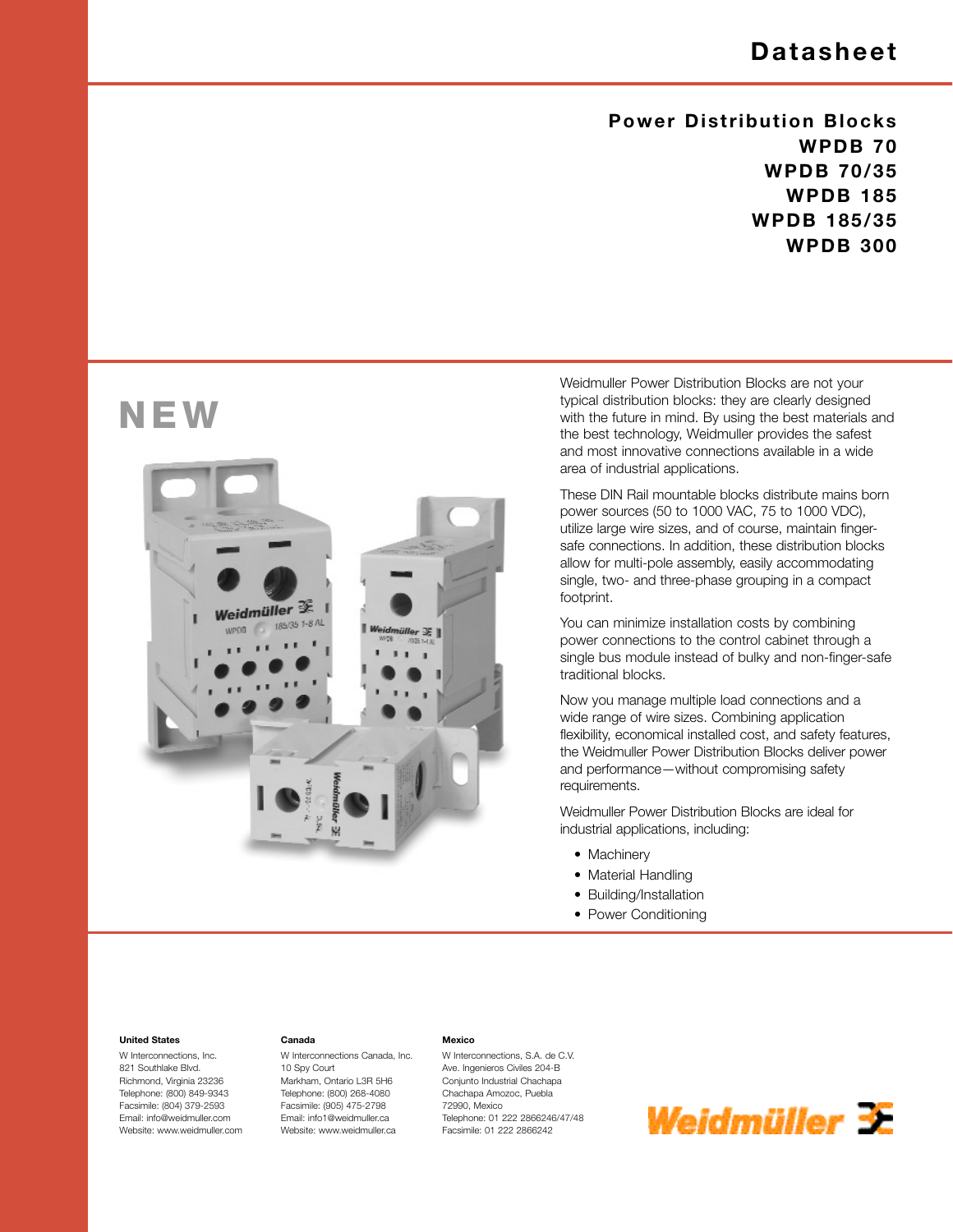#### **WPDB 70 1-1 WPDB 70 1-1 AL**

# Π Weidmüller  $\mathscr{E}$ CUSAL WPDB 70 1-1 AL

| <b>WPDB 70/35 1-4 AL</b>                                                                                                                                                                                                                                      |  |
|---------------------------------------------------------------------------------------------------------------------------------------------------------------------------------------------------------------------------------------------------------------|--|
|                                                                                                                                                                                                                                                               |  |
| <b>Constitution of the Second Constitution of the Constitution of the Constitution of the Constitution of the Constitution of the Constitution of the Constitution of the Constitution of the Constitution of the Constitution o</b><br><b>CAR WORK BEING</b> |  |

**WPDB 70/35 1-4**



| WPDB 70 1-1           | 1879470000                              |
|-----------------------|-----------------------------------------|
| WPDB 70 1-1 AL        | 1879460000                              |
|                       |                                         |
| <b>Technical Data</b> |                                         |
| Housing material      | PA 66/6                                 |
| Flammability class    | UL 94 VO                                |
| Conductor             | WPDR 70 1-1: Conner (75°C Cu wire only) |

**Type Part No.** 

| ooniaadton                      | The state of the state of the complete the control of the state of the state of the state of the state of the s |
|---------------------------------|-----------------------------------------------------------------------------------------------------------------|
|                                 | WPDB 70 1-1 AL: Aluminum (90°C Cu/Al wire)                                                                      |
| Contact material                | WPDB 70 1-1: Copper                                                                                             |
|                                 | WPDB 70 1-1 AL: Aluminum                                                                                        |
| Contact plating                 | 7inc                                                                                                            |
|                                 |                                                                                                                 |
| <b>Current Rating</b>           |                                                                                                                 |
| UL/CSA*                         | 175 A at 600 V                                                                                                  |
| VDE                             | 175 A at 600 V                                                                                                  |
|                                 |                                                                                                                 |
| Line                            |                                                                                                                 |
| Wire gauge, kcmil/AWG           | 2/0#14                                                                                                          |
| Wire gauge, mm <sup>2</sup>     | 702.5                                                                                                           |
| Number of poles                 | 1                                                                                                               |
|                                 |                                                                                                                 |
| Load                            |                                                                                                                 |
| Wire gauge, kcmil/AWG           | 2/0#14                                                                                                          |
| Wire gauge, mm <sup>2</sup>     | 702.5                                                                                                           |
| Number of poles                 |                                                                                                                 |
|                                 |                                                                                                                 |
| <b>Operating Specifications</b> |                                                                                                                 |
| Maximum temperature             | 100°C                                                                                                           |
| Operating range                 | $-10^{\circ}$ C $+60^{\circ}$ C                                                                                 |
| Storage temperature             | $-25^{\circ}$ C $+60^{\circ}$ C                                                                                 |
|                                 |                                                                                                                 |
| <b>Accessories</b>              |                                                                                                                 |

| <b>SST WPDB</b>                                        | 1879490000   |
|--------------------------------------------------------|--------------|
| (Accessory pin for fixing multi-pole block assemblies) |              |
| WFW 35/3                                               | 1879390000   |
| (Pair of end brackets)                                 |              |
| VK WPDR 1                                              | 1879370000   |
| (Cap for spare 2/0 line connections)                   |              |
| VK WPDB 2                                              | 1879380000   |
| (Cap for spare 350 kcmil line connections)             |              |
|                                                        |              |
| <b>Marking Tags</b>                                    |              |
|                                                        | 100000000000 |

| KSW Strips, blank** | 1629970000 |
|---------------------|------------|
|                     |            |

\*Based on NEC table 310-16 for 75°C copper wire \*\*Pre-printed strips standard with product. Custom strips also available.

| Part No.   |
|------------|
| 1879360000 |
| 1879480000 |
|            |

| <b>Technical Data</b> |                                               |
|-----------------------|-----------------------------------------------|
| Housing material      | PA 66/6                                       |
| Flammability class    | UL 94 VO                                      |
| Conductor             | WPDB 70/35 1-4: Copper (75°C Cu wire only)    |
|                       | WPDB 70/35 1-4 AL: Aluminum (90°C Cu/Al wire) |
| Contact material      | WPDB 70/35 1-4: Copper                        |
|                       | WPDB 70/35 1-4 AL: Aluminum                   |
| Contact plating       | Zinc                                          |
|                       |                                               |

#### **Current Rating**

| UL/CSA* | 175 A at 600 V |
|---------|----------------|
| VDF     | 175 A at 600 V |
|         |                |

| 2/0#14 |
|--------|
| 702.5  |
|        |
|        |

#### **Load**

I

| #2#14 |
|-------|
| 352.5 |
|       |
|       |

#### **Operating Specifications**

| Maximum temperature | $100^{\circ}$ C                     |
|---------------------|-------------------------------------|
| Operating range     | $-10^{\circ}$ C $+60^{\circ}$ C $-$ |
| Storage temperature | -25°C+60°C                          |

| <b>Accessories</b>                                     |            |
|--------------------------------------------------------|------------|
| <b>SST WPDB</b>                                        | 1879490000 |
| (Accessory pin for fixing multi-pole block assemblies) |            |
| WFW 35/3                                               | 1879390000 |
| (Pair of end brackets)                                 |            |
| VK WPDB 1                                              | 1879370000 |
| (Cap for spare 2/0 line connections)                   |            |
| VK WPDB 2                                              | 1879380000 |
| (Cap for spare 350 kcmil line connections)             |            |
|                                                        |            |

#### **Marking Tags** KSW Strips, blank\*\* **1629970000**

## \*Based on NEC table 310-16 for 75°C copper wire \*\*Pre-printed strips standard with product. Custom strips also available.

#### **WPDB 185 1-1 WPDB 185 1-1 AL**



Representative photo

| <b>Type</b>                                            | Part No.                                    |
|--------------------------------------------------------|---------------------------------------------|
| WPDB 185 1-1                                           | 1879410000                                  |
| WPDB 185 1-1 AL                                        | 1879400000                                  |
|                                                        |                                             |
| <b>Technical Data</b>                                  |                                             |
| Housing material                                       | PA 66/6                                     |
| Flammability class                                     | <b>UL 94 VO</b>                             |
| Conductor                                              | WPDB 185 1-1: Copper (75°C Cu wire only)    |
|                                                        | WPDB 185 1-1 AL: Aluminum (90°C Cu/Al wire) |
| Contact material                                       | WPDB 185 1-1: Copper                        |
|                                                        | WPDB 185 1-1 AL: Aluminum                   |
| Contact plating                                        | Zinc                                        |
|                                                        |                                             |
| <b>Current Rating</b>                                  |                                             |
| UL/CSA*                                                | 335 A at 600 V                              |
| <b>VDE</b>                                             | 335 A at 600 V                              |
|                                                        |                                             |
| Line                                                   |                                             |
| Wire gauge, kcmil/AWG                                  | 400#6                                       |
| Wire gauge, mm <sup>2</sup>                            | 18516                                       |
| Number of poles                                        | 1                                           |
| Load                                                   |                                             |
| Wire gauge, kcmil/AWG                                  | 400#6                                       |
| Wire gauge, mm <sup>2</sup>                            | 18516                                       |
| Number of poles                                        | 1                                           |
|                                                        |                                             |
| <b>Operating Specifications</b>                        |                                             |
| Maximum temperature                                    | $100^{\circ}$ C                             |
| Operating range                                        | $-10^{\circ}$ C $+60^{\circ}$ C             |
| Storage temperature                                    | $-25^{\circ}$ C+60 $^{\circ}$ C             |
|                                                        |                                             |
| <b>Accessories</b>                                     |                                             |
| <b>SST WPDB</b>                                        | 1879490000                                  |
| (Accessory pin for fixing multi-pole block assemblies) |                                             |
| <b>WFW 35/3</b>                                        | 1879390000                                  |
| (Pair of end brackets)                                 |                                             |
| VK WPDB 1                                              | 1879370000                                  |
| (Cap for spare 2/0 line connections)                   |                                             |
| VK WPDB 2                                              | 1879380000                                  |
| (Cap for spare 350 kcmil line connections)             |                                             |
|                                                        |                                             |
| <b>Marking Tags</b>                                    |                                             |
| KSW Strips, blank**                                    | 1629970000                                  |

\*Based on NEC table 310-16 for 75°C copper wire \*\*Pre-printed strips standard with product. Custom strips also available.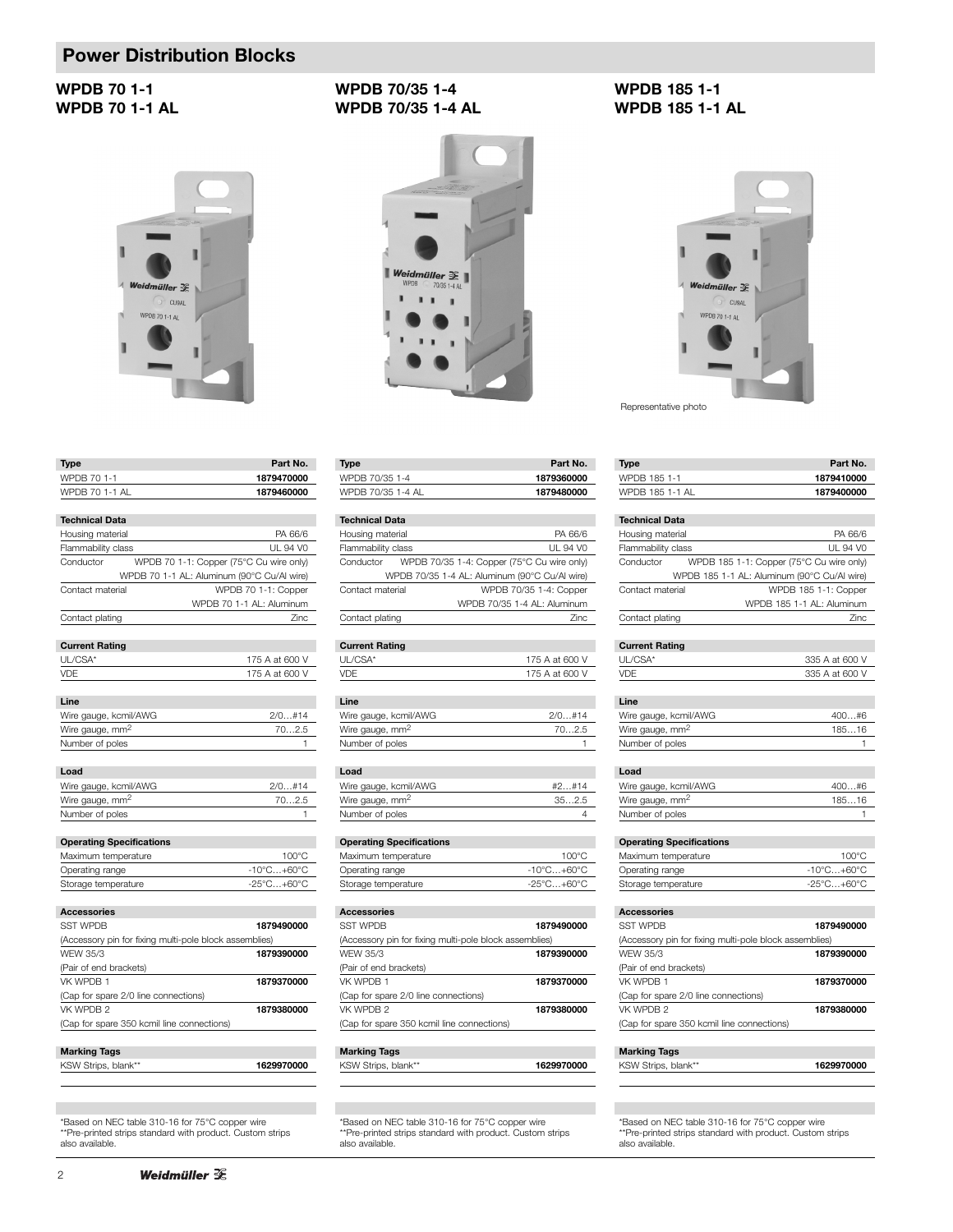#### **WPDB 185/35 1-8 WPDB 185/35 1-8 AL**



#### **WPDB 300 2-2 WPDB 300 2-2 AL**



#### **Type Part No.**<br>WPDB 185/35 1-8 **1879430000** WPDB 185/35 1-8 WPDB 185/35 1-8 AL **1879420000 Technical Data**

| Housing material                                       | PA 66/6                                               |
|--------------------------------------------------------|-------------------------------------------------------|
| Flammability class                                     | UL 94 V0                                              |
|                                                        | Conductor WPDB 185/35 1-8: Copper (75°C Cu wire only) |
|                                                        | WPDB 185/35 1-8 AL: Aluminum (90°C Cu/Al wire)        |
| Contact material                                       | WPDB 185/35 1-8: Copper                               |
|                                                        | WPDB 185/35 1-8 AL: Aluminum                          |
| Contact plating                                        | <b>Zinc</b>                                           |
| <b>Current Rating</b>                                  |                                                       |
| UL/CSA*                                                | 310 A at 600 V                                        |
| VDE                                                    | 310 A at 600 V                                        |
|                                                        |                                                       |
| Line                                                   |                                                       |
| Wire gauge, kcmil/AWG                                  | 350#6 / 2/0#14                                        |
| Wire gauge, mm <sup>2</sup>                            | 18516 / 702.5                                         |
| Number of poles                                        | 1                                                     |
|                                                        |                                                       |
| Load                                                   |                                                       |
| Wire gauge, kcmil/AWG                                  | #2#14                                                 |
| Wire gauge, mm <sup>2</sup>                            | 352.5                                                 |
| Number of poles                                        | 8                                                     |
|                                                        |                                                       |
| <b>Operating Specifications</b>                        |                                                       |
| Maximum temperature                                    | $100^{\circ}$ C                                       |
| Operating range                                        | $-10^{\circ}$ C $+60^{\circ}$ C                       |
| Storage temperature                                    | $-25^{\circ}$ C $+60^{\circ}$ C                       |
| <b>Accessories</b>                                     |                                                       |
| <b>SST WPDB</b>                                        | 1879490000                                            |
| (Accessory pin for fixing multi-pole block assemblies) |                                                       |
| <b>WFW 35/3</b>                                        | 1879390000                                            |
| (Pair of end brackets)                                 |                                                       |
| VK WPDB 1                                              | 1879370000                                            |
| (Cap for spare 2/0 line connections)                   |                                                       |
| VK WPDB 2                                              | 1879380000                                            |
| (Cap for spare 350 kcmil line connections)             |                                                       |
|                                                        |                                                       |
| <b>Marking Tags</b>                                    |                                                       |

## KSW Strips, blank\*\* **1629970000**

\*Based on NEC table 310-16 for 75°C copper wire \*\*Pre-printed strips standard with product. Custom strips also available.

| Type            | Part No.   |
|-----------------|------------|
| WPDB 300 2-2    | 1879450000 |
| WPDB 300 2-2 AI | 1879440000 |

#### **Technical Data** Housing material PA 66/6 Flammability class UL 94 V0 Conductor WPDB 300 2-2: Copper (75°C Cu wire only) WPDB 300 2-2 AL: Aluminum (90°C Cu/Al wire) Contact material WPDB 300 2-2: Copper WPDB 300 2-2 AL: Aluminum Contact plating Zinc

#### **Current Rating**

| UL/CSA* | 840 A at 600 V |
|---------|----------------|
| VDF     | 840 A at 600 V |
|         |                |

| Line                        |       |
|-----------------------------|-------|
| Wire gauge, kcmil/AWG       | 600#4 |
| Wire gauge, mm <sup>2</sup> | 30025 |
| Number of poles             |       |
|                             |       |

#### **Load**

| Wire gauge, kcmil/AWG       | 600#4 |
|-----------------------------|-------|
| Wire gauge, mm <sup>2</sup> | 30025 |
| Number of poles             |       |
|                             |       |

#### **Operating Specifications**

| Maximum temperature | 100°C                           |
|---------------------|---------------------------------|
| Operating range     | $-10^{\circ}$ C+60 $^{\circ}$ C |
| Storage temperature | -25°C+60°C                      |
|                     |                                 |

| Accessories                                            |            |
|--------------------------------------------------------|------------|
| <b>SST WPDB</b>                                        | 1879490000 |
| (Accessory pin for fixing multi-pole block assemblies) |            |
| WFW 35/3                                               | 1879390000 |
| (Pair of end brackets)                                 |            |
| VK WPDB 2                                              | 1879380000 |
| (Cap for spare 350 kcmil line connections)             |            |
| VK WPDB 3                                              | 1880060000 |
| (Cap for spare 600 kcmil line connections)             |            |
|                                                        |            |
| <b>Marking Tags</b>                                    |            |

\*Based on NEC table 310-16 for 75°C copper wire \*\*Pre-printed strips standard with product. Custom strips also available.

KSW Strips, blank\*\* **1629970000**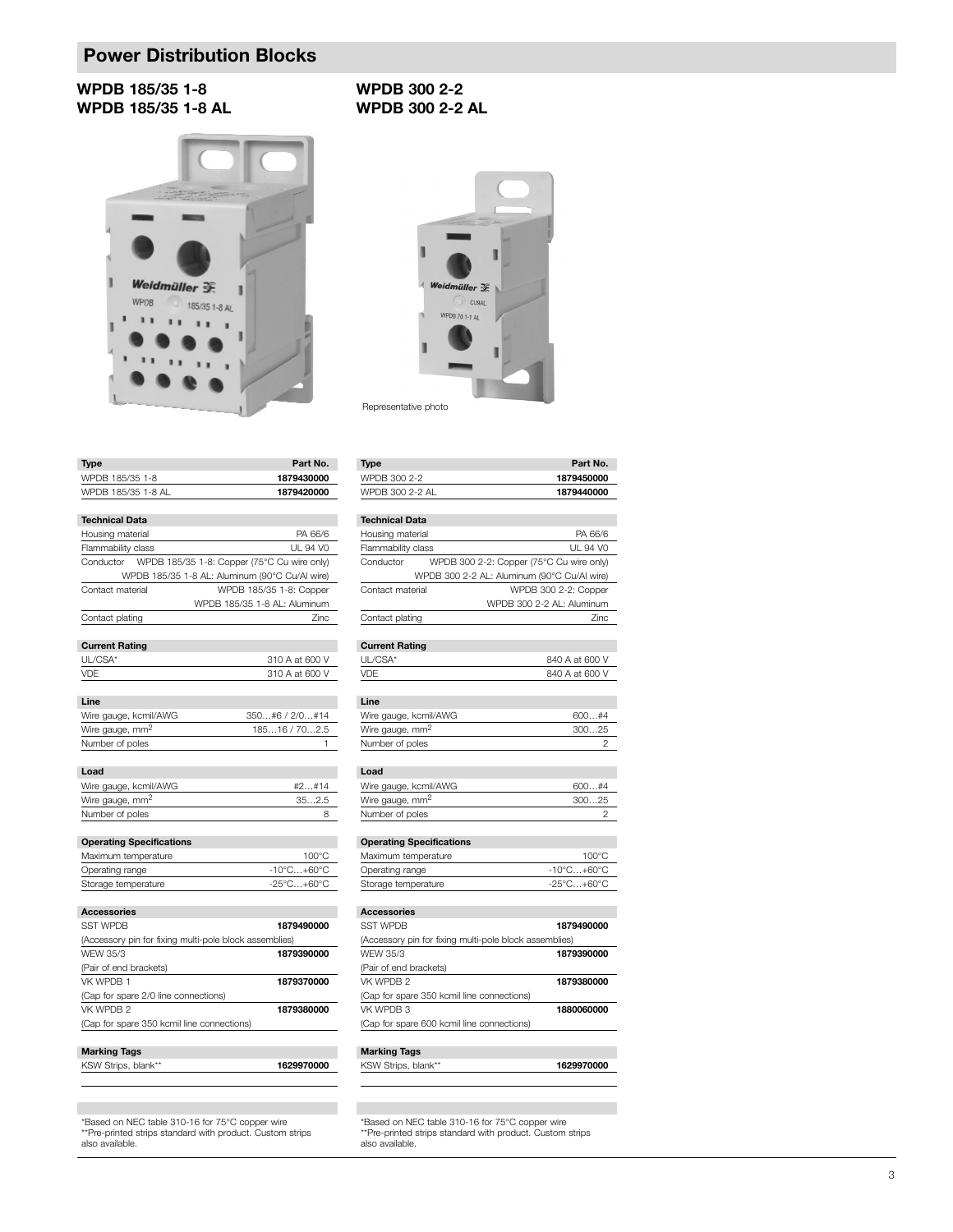

WEW 35/3 end brackets<br>recommended for all WPDB<br>on DIN rails

#### **Panel Mounting**



#### **Mounting Instructions The Contract Except Engineering Torque Table** Torque Table

#### **DIN Rail Mounting With recommended strip back lengths to maintain IP20 rating**

|                          | Wire Strip<br>Hex               |                                       |                                 |                 |                       |                          |
|--------------------------|---------------------------------|---------------------------------------|---------------------------------|-----------------|-----------------------|--------------------------|
|                          | Product                         | <b>Wire Hole</b>                      | <b>Back</b>                     | <b>Driver</b>   | Wire                  |                          |
| Part No.                 | <b>Description</b>              | Range                                 | Length                          | <b>Size</b>     | Size*                 | Torque**                 |
|                          |                                 |                                       |                                 |                 | 2/0#1                 | 100 lbs-in               |
|                          |                                 |                                       |                                 |                 | $(7050$ mm)           | $(11.4 N-m)$             |
| 1879460000               | WPDB 70 1-1 AL                  | 2/0#14                                | 0.75 in                         |                 | #2#6                  | 80 lbs-in                |
| 1879470000               | WPDB 70 1-1                     | $(702.5)$ mm <sup>2</sup> )           | $(19.1$ mm)                     | 5 mm            | $(3516$ mm)           | $(9 N-m)$                |
|                          |                                 |                                       |                                 |                 | #8#14                 | 35 lbs-in                |
|                          |                                 |                                       |                                 |                 | $(102.5$ mm)          | $(3.9 N-m)$              |
|                          |                                 |                                       |                                 |                 | 2/0#1                 | 100 lbs-in               |
|                          |                                 |                                       |                                 |                 | $(7050$ mm)           | $(11.4 N-m)$             |
|                          |                                 | 2/0#14                                | 1 in                            | 5 <sub>mm</sub> | #2#6                  | 80 lbs-in                |
|                          |                                 | $(702.5)$ mm <sup>2</sup> )           | $(25.4$ mm $)$                  |                 | $(3516$ mm)           | $(9 N-m)$                |
| 1879480000               | WPDB 70/35 1-4 AL               |                                       |                                 |                 | #8#14                 | 35 lbs-in                |
| 1879360000               | WPDB 70/35 1-4                  |                                       |                                 |                 | $(102.5$ mm)          | $(3.9 N-m)$              |
|                          |                                 |                                       |                                 |                 | #2#6                  | 80 lbs-in                |
|                          |                                 | #2#14                                 | 0.625 in                        | 4 mm            | $(3516$ mm)           | $(9 N-m)$                |
|                          |                                 | $(352.5)$ mm <sup>2</sup>             | $(15.9$ mm)                     |                 | #8#14                 | 35 Ibs-in                |
|                          |                                 |                                       |                                 |                 | $(102.5$ mm)          | $(3.9 N-m)$              |
|                          |                                 |                                       |                                 |                 | 350 kcmil3/0          | 200 lbs-in               |
|                          |                                 |                                       |                                 |                 | $(18595$ mm)          | $(22.6 N-m)$             |
|                          |                                 | 350#6                                 | 1.125 in                        | 8 mm            | 2/0#1                 | 100 lbs-in               |
|                          |                                 | $(352.5)$ mm <sup>2</sup> )           | $(28.5$ mm)                     |                 | $(7050$ mm)           | $(11.4 N-m)$             |
|                          |                                 |                                       |                                 |                 | #2#6                  | 80 lbs-in                |
|                          |                                 |                                       |                                 |                 | $(3516$ mm)           | $(9 N-m)$                |
|                          |                                 | 2/0#14<br>$(702.5)$ mm <sup>2</sup> ) | 0.875 in<br>$(22.2 \text{ mm})$ |                 | 2/0#1                 | 100 lbs-in               |
| 1879420000               | WPDB 185/35 1-8 AL              |                                       |                                 |                 | $(7050$ mm)           | (11.4 N-m)               |
| 1879430000               | WPDB 185/35 1-8                 |                                       |                                 | 5 mm            | #2#6                  | 80 lbs-in                |
|                          |                                 |                                       |                                 |                 | $(3516$ mm)           | $(9 N-m)$                |
|                          |                                 |                                       |                                 |                 | #8#14                 | 35 lbs-in                |
|                          |                                 |                                       |                                 |                 | $(102.5$ mm)          | $(3.9 N-m)$              |
|                          |                                 | #2#14<br>$(352.5)$ mm <sup>2</sup> )  | 0.625 in<br>$(15.9$ mm)         |                 | #2#6                  | 80 lbs-in                |
|                          |                                 |                                       |                                 | 4 mm            | $(3516$ mm)           | $(9 N-m)$                |
|                          |                                 |                                       |                                 |                 | #8#14<br>$(102.5$ mm) | 35 lbs-in<br>$(3.9 N-m)$ |
|                          |                                 |                                       |                                 |                 | 400 kcmil00           | 220 lbs-in               |
|                          | WPDB 185 1-1 AL                 | 400#6                                 |                                 |                 | $(18570$ mm)          | $(24.9 N-m)$             |
| 1879400000               |                                 |                                       | $1.3$ in                        |                 | 0#2                   | 170 lbs-in               |
| 1879410000               | WPDB 185 1-1                    | $(18516 \text{ mm}^2)$                | $(33$ mm $)$                    | 10 mm           | (5035 mm)             | $(19.2 N-m)$             |
|                          |                                 |                                       |                                 | $10 \text{ mm}$ | #3#6                  | 130 lbs-in               |
|                          |                                 |                                       |                                 |                 | $(2516$ mm)           | $(14.7 N-m)$             |
|                          |                                 |                                       |                                 |                 | 600500 kcmil          | 310 lbs-in               |
|                          |                                 | 600#4<br>$(30025)$ mm <sup>2</sup> )  | $1.3$ in<br>$(33$ mm $)$        |                 | $(300240$ mm)         | $(35.1 N-m)$             |
| 1879440000<br>1879450000 | WPDB 300 2-2 AL<br>WPDB 300 2-2 |                                       |                                 |                 | 400 kcmil00           | 220 lbs-in               |
|                          |                                 |                                       |                                 |                 | $(18570$ mm)          | $(24.9 N-m)$             |
|                          |                                 |                                       |                                 |                 | 0#2                   | 170 lbs-in               |
|                          |                                 |                                       |                                 |                 | $(5035$ mm)           | $(19.2 N-m)$             |
|                          |                                 |                                       |                                 |                 | #3#4                  | 130 lbs-in               |
|                          |                                 |                                       |                                 |                 | $(25$ mm $)$          | $(14.7 N-m)$             |

\*Wire sizes based on AWG/kcmil standards with closest commercially available mm size. \*\*Torque values -0, +10%.

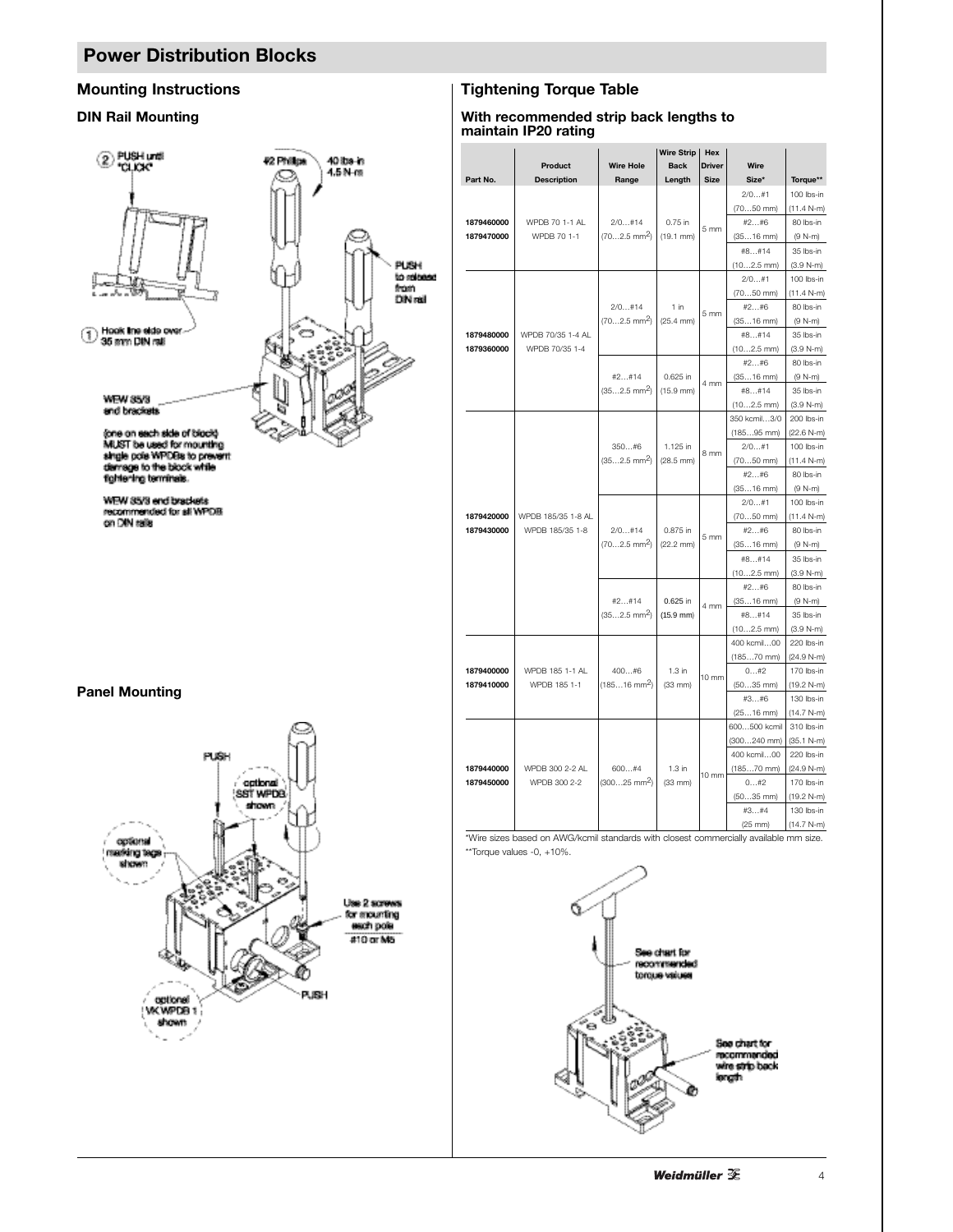**Housing Dimensions**

**WPDB 185/35 1-8**

**WPDB 185/35 1-8 AL**





**WPDB 300 2-2 WPDB 300 2-2 AL**